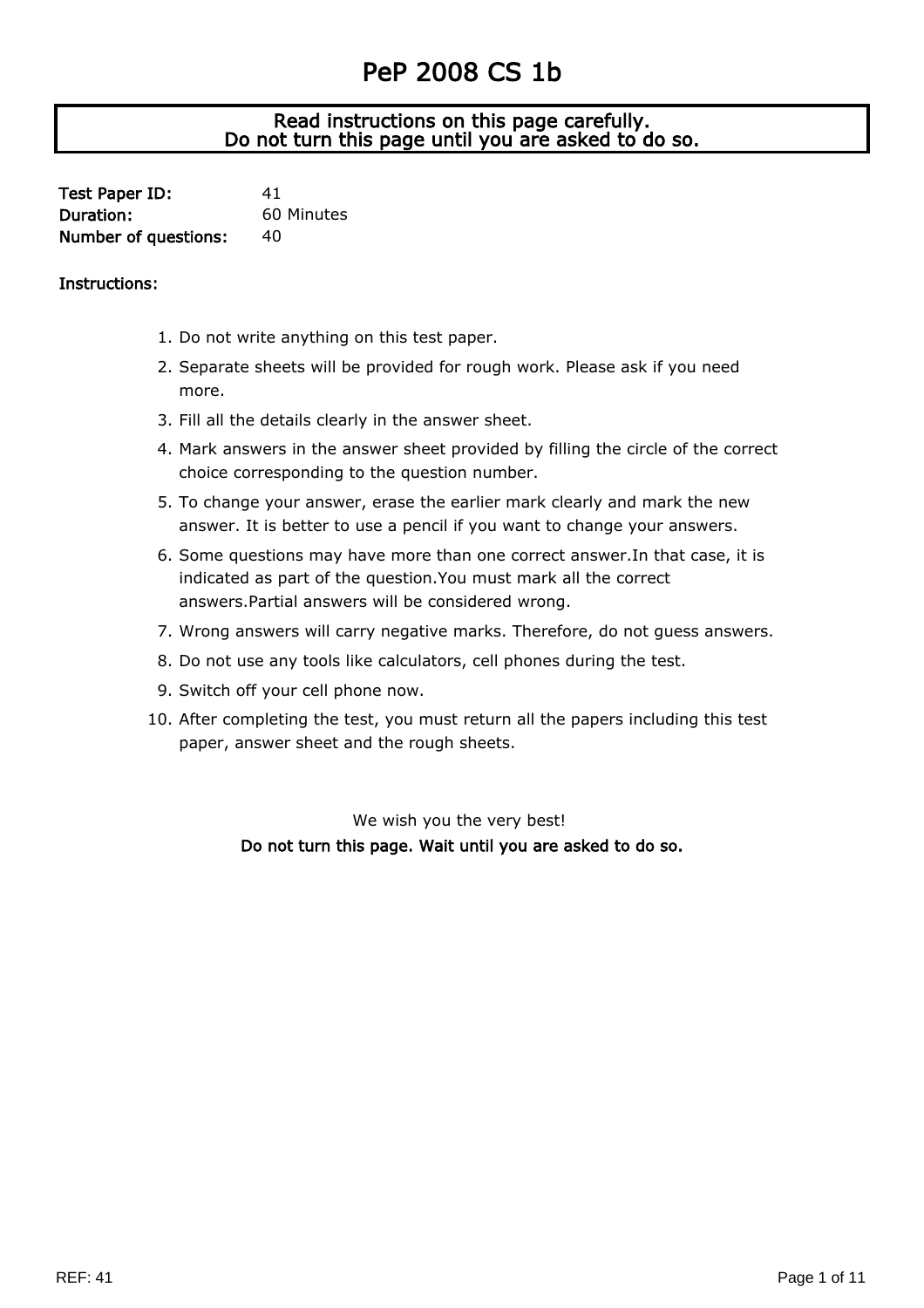1. The number of possible ordered trees with 3 nodes A, B, C is

```
A) 16
    B) 12
    C) 6
    D) 14
2. #include <iostream.h>
    class A
    {
          private:
                int i;
          public:
               A() cout << "Came inside constructor";
                }
               virtual void func() = 0;
    };
    void A::func()
    {
           cout << "Came inside the function of A class" << endl;
    }
    int main()
    {
          A aObj;
           aObj.func();
           return 0;
    }
    The output is:
    A) Came inside constructor
     B) Came inside the function of A class Came inside constructor
    C) Came inside constructor Came inside the function of A class
     D) Compilation error
3. #include <iostream.h>
```

```
int main(int argc, char *argv[])
{
     cout << argv[0]<argv[1]< << argv[2];
      return 0;
}
The above program is run as ./a.out 1 2 3: What will be the output ?
A) ./a.out 1 2 3
B) a.out 1 2
C) ./a.out 1 2
D) a.out 1 2 3
```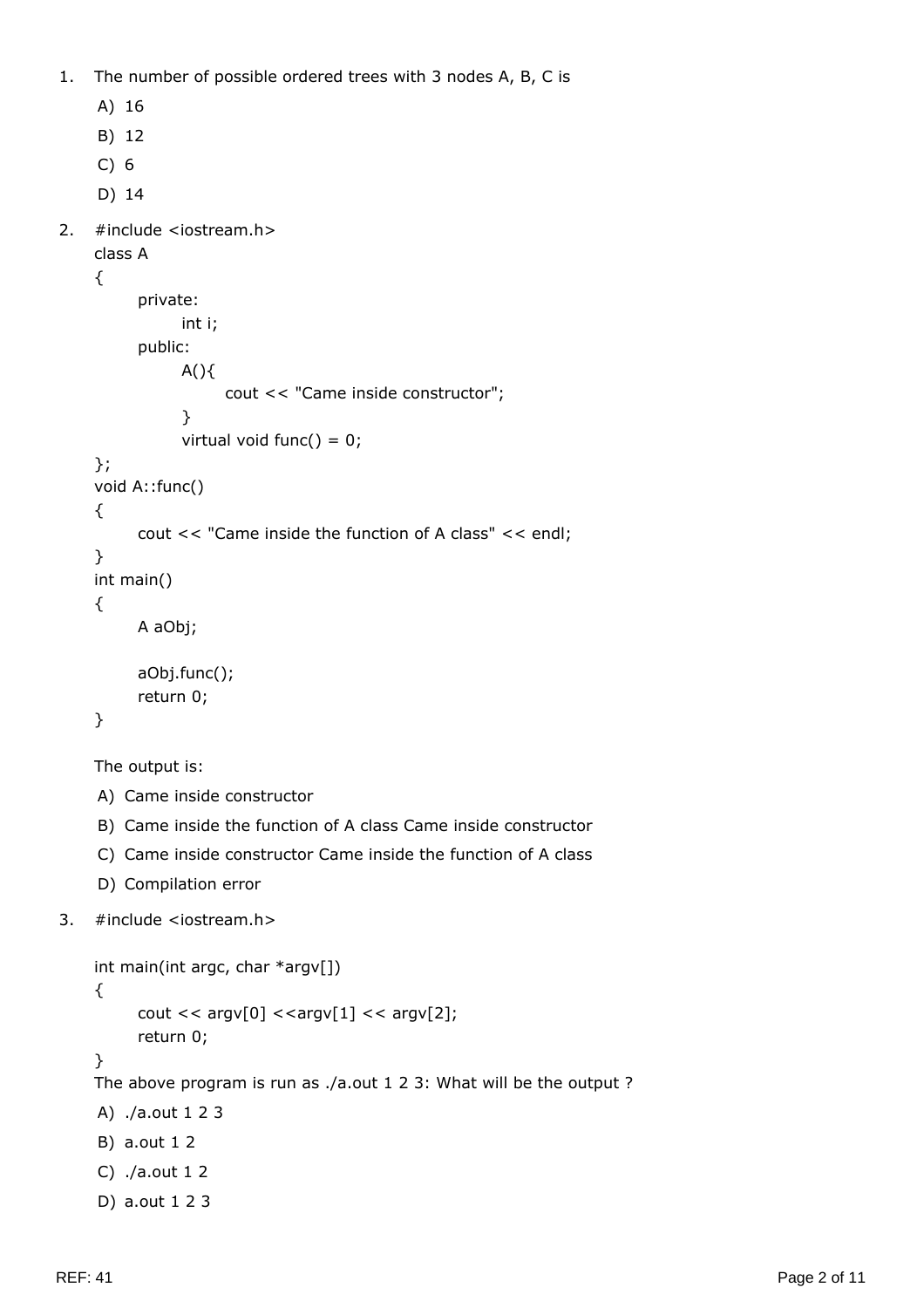## 4. String::~String() {

```
cout << " String() " << endl;
```
}

Assuming that all the necessary using-directives have been made, in the sample code above, which one of the following statements pertaining to the destructor is TRUE?

- A) The destructor should be  $\sim$  String:: String().
- B) The destructor is incorrect because it is declared outside the class definition.
- C) The destructor has been defined correctly.
- D) The destructor is incorrect because of the scope resolution operator ::
- 5. In deciding which search algorithm to use on a list, which of the following should not be a factor in your decision?
	- A) The length of the list to be searched
	- B) Whether or not the list contains negative numbers
	- C) Whether or not the list is already in sorted order
	- D) The number of times the list is to be searched

```
6. #include <iostream.h>
```

```
int main()
{
     for (int i = 4; i > 2; i--) {
           switch (i) {
            case 1 :
                  cout << "In case 1";
                   break;
             case 2 :
                  cout << "In case 2";
                   break;
             case 3 :
                  cout << "In case 3";
                   break;
             case default :
                   cout << "In case default";
                   break;
             }
       }
      return 0;
}
```

```
The output is:
```
A) In case default, In case 3

- B) In case 1, In case 2
- C) No output
- D) Compilation error
- 7. If we use struct to get the same functionality as classes in C++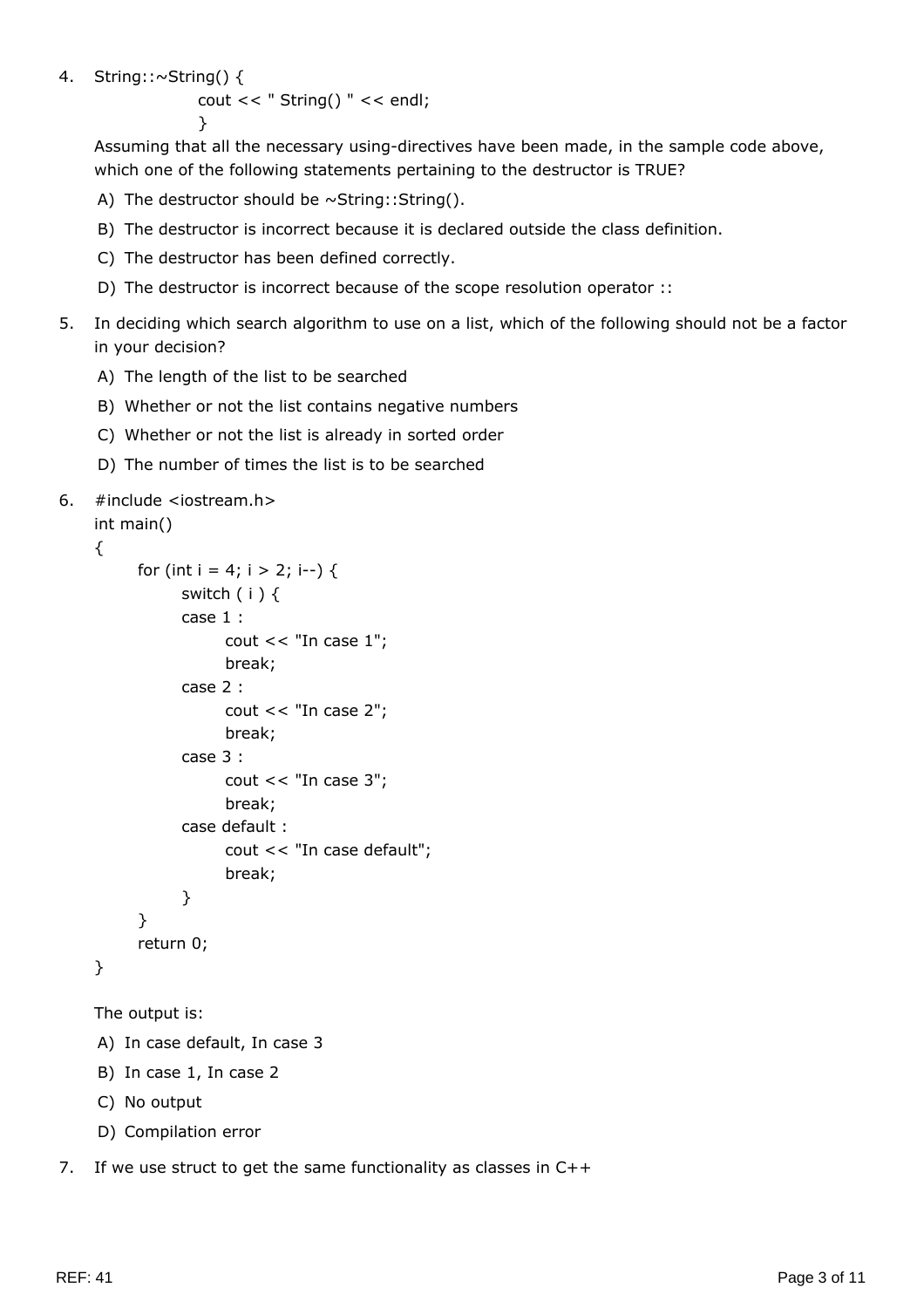- A) The members are public by default instead of private.
- B) The members are private by default instead of public.
- C) The members are protected by default instead of private.
- D) The members are protected by default instead of public.
- 8. Suppose we have a List class with private data listVals (an array holding the list items) and listLength (a variable indicating the current list length). What does the following function do?

```
 void List::Mystery()
   {
     ItemType beta;
      int count1;
      int count2;
      int i;
for (count1 = 0; count1 < listLength - 1; count1++)
      {
       i = count1;for (count2 = count1 + 1; count2 < listLength; count2++)
           if (listVals[count2] > listVals[i])
            i = count2;beta = listVals[i]; listVals[i] = listVals[count1];
         listVals[count1] = beta;
     }
  }
```
A) It inserts a new item into a sorted list.

- B) It inserts a new item into an unsorted list.
- C) It sorts a list into ascending order.
- D) It sorts a list into descending order.
- 9. Given the declaration

```
int listVals[7] = \{10, 15, 20, 25, 30, 35, 40\};
```
a binary search is used to search the list for the value 35. In each iteration of the search loop, the index variables first, middle, and last define the range of items being searched. When the search is finished, what is the value of first? (Remember that C++ arrays begin at index 0.)

```
A) 0
```
- B) 2
- C) 3
- D) 4

```
10. #include<stdio.h>
```

```
#include<malloc.h>
int main()
{
      char *mem[5];
     for (int i = 0; i < 5; i++)
            mem[i]=(char*)malloc(sizeof(5));
      return 0;
```
}

For memory allocation done as above which is the correct way to free the memory?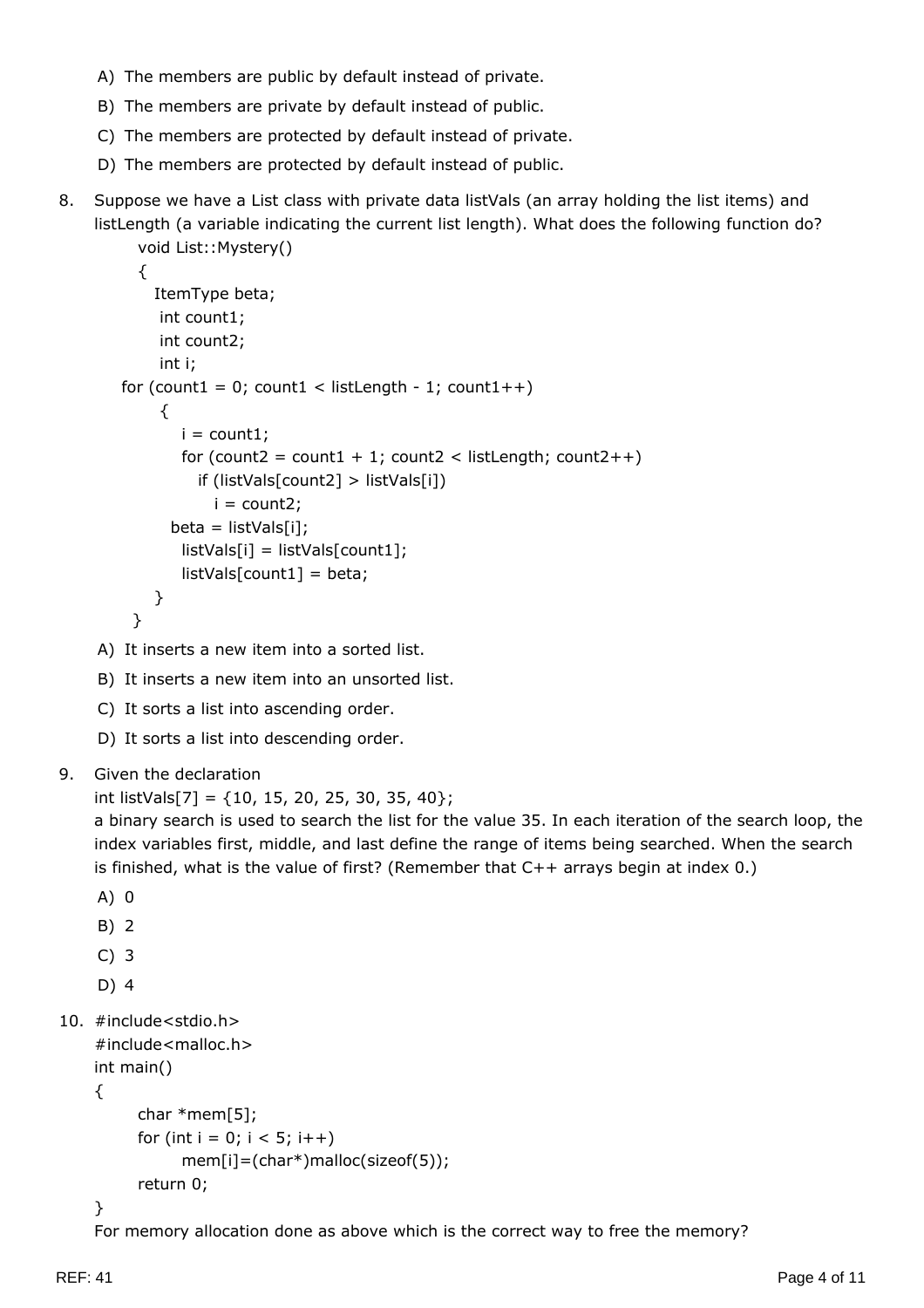- A) None of the options mentioned
- B) free (mem);
- C) for (int  $i = 0$ ;  $i < 5$ ;  $i++$ ) free(mem[i]);
- D) Any of the two options mentioned;

```
11. Which of the following statement is valid for string copy?
           char *srt, *ptr;
```

```
A) While (*str)
          {
            *str=*ptr;
            ++str=++ptr;
           }
     B) While (*str)
          {
           *++str=*++ptr
          };
    C) While (*ptr)
          {
           *str = *ptr; ++ptr, ++str;
          }
        *str=*ptr;
     D) While (*str)
          {
           *str = *ptr; ++str, ++ptr;
          };
        *str = *ptr;
12. #include <stdio.h>
    int main()
    {
          int arr[] = \{ 2,4,6,7,8\}; int i,*p;
          for (p = arr, i = 0; p + i \leq arr + 4; p++, i++) printf("%d ", *(p+i));
    }
    The output is:
    A) 4 7 8
    B) 2 4 6
    C) 2 6 8
```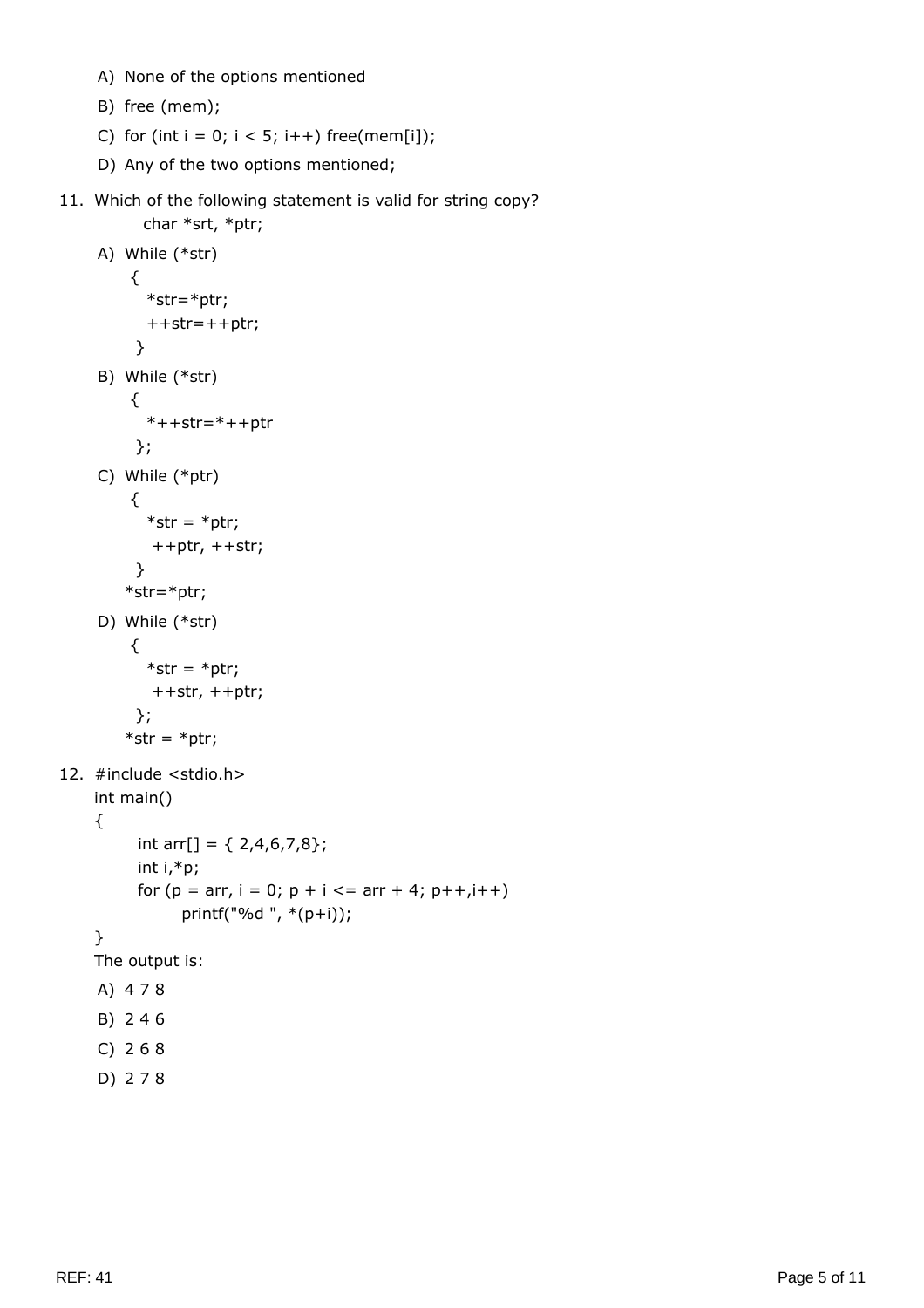```
13. Print the output of the program
    #include <stdio.h>
    main()
    {
      struct Data {
      int a;
      int b;
           } y[4] = { 1, 10, 3, 30, 2, 20, 4, 40};
          struct Data *x = y;
          int i;
         for(i=0; i<4; i++) {
               x - > a = x - > b, + +x + + -> b; printf("%d %d\t", y[i].a, y[i].b);
           }
    }
    A) 10 11 30 31 20 21 40 41
    B) 11 10 31 30 21 20 41 40
    C) 1 10 3 30 2 20 4 40
    D) 10 10 30 30 20 20 40 40
14. If the following program (myprog) is run from the command line as
    myprog 1 2 3, what would be the output?
    main(int argc,char *argv[])
      {
          int i;
          i=argv[1]+argv[2]+argv[3];
          printf("%d",i);
      }
    A) 123
    B) 6
    C) error
    D) "123"
15. The minimum number of times the while loop is executed is
    A) 0
    B) 1
    C) 2
    D) Can not be predicted
16. struct f \{ int x; \};
    int f(int x) { printf("%d\n", x);}
    main ( )
    {
      int x = 10;
       f(x);}
```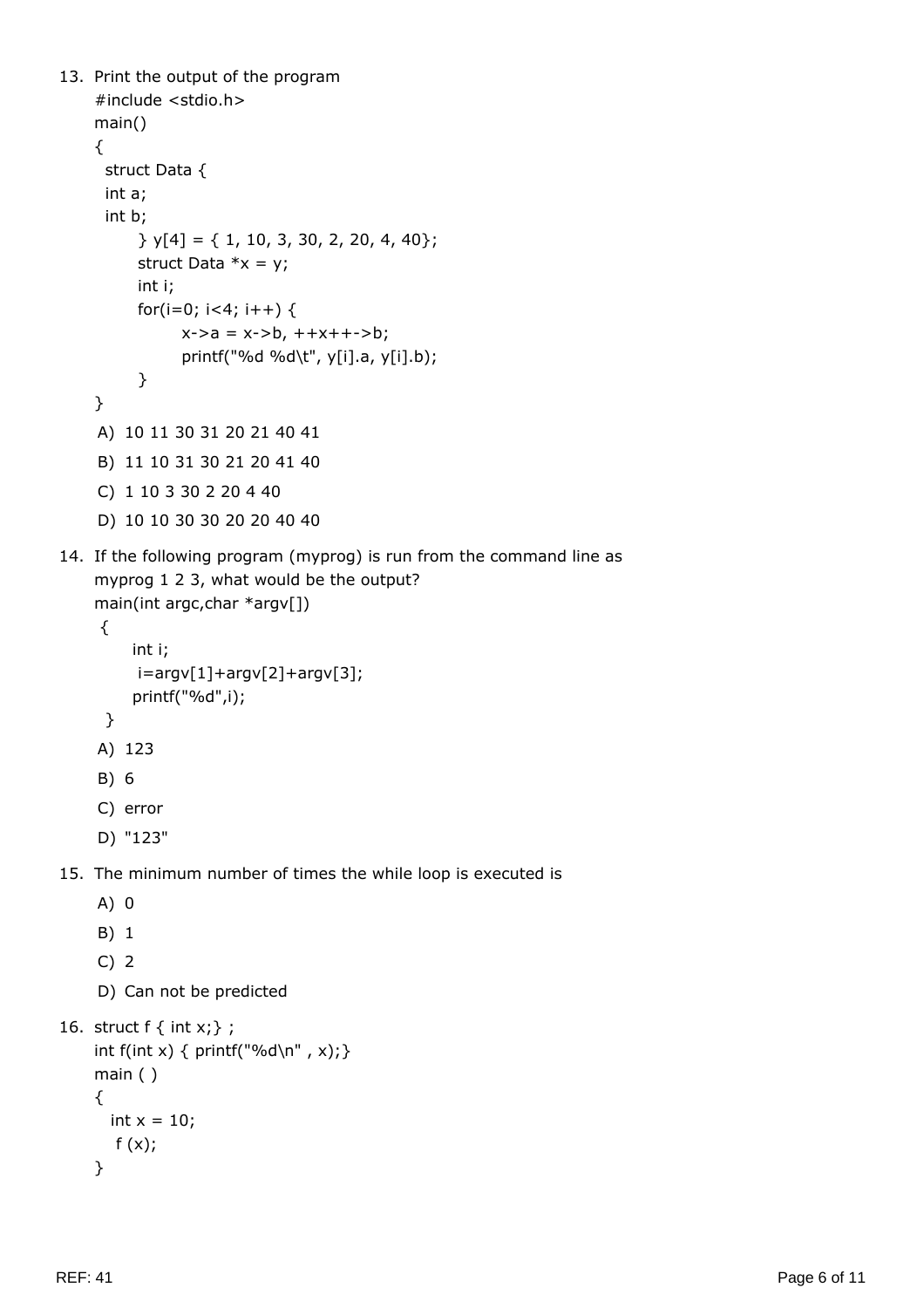- A) 10
- B) Error
- C) Will not compile
- D) None of the options mentioned
- 17. Causes fragmentation of the free store
	- A) Array and Vector
	- B) Vector and Linked List
	- C) Linked List
	- D) All of the options
- 18. Which infix expression corresponds to the postfix expression a b  $c + d e + g h * * + +$ 
	- A)  $(a+b+c)+((d+e)*(g*h))$
	- B)  $a+(b+c)+((d+e)*(g*h))$
	- C)  $a*(b+c)+(d+e)+(q*h))$
	- D) None of the options mentioned
- 19. A Queue of characters currently contains a, b, c, d. What would be the contents of the queue after the following operations:
	- 1. A deletion
	- 2. The addition of w then of x
	- 3. A deletion
	- 4. The addition of y
	- A) a, b, c, w, y
	- B) Y, x, c, d
	- C) Y, x, w, a, b
	- D) c, d, w, x, y
- 20. The following operations executed on a stack machine will evaluate which postfix expression ? PUSH A
	- PUSH B PUSH C ADD POP E PUSH E PUSH E MULT ADD POP F  $A)$  F=E+E
	- B)  $F=A*(B+C)$
	- C)  $F = A + (B + C)^*(B + C)$
	- D)  $F=B+C+(B+C)*(B+C)$
- 21. The cube root of natural number n is defined as the largest natural number m such that  $m^3$  <= n. The complexity of the computing the cube root of n (n is represented in binary notation) is (Pls note that the symbol  $\wedge$  stands for power, for ex.  $m^2$  means m to the power 3 or m cube)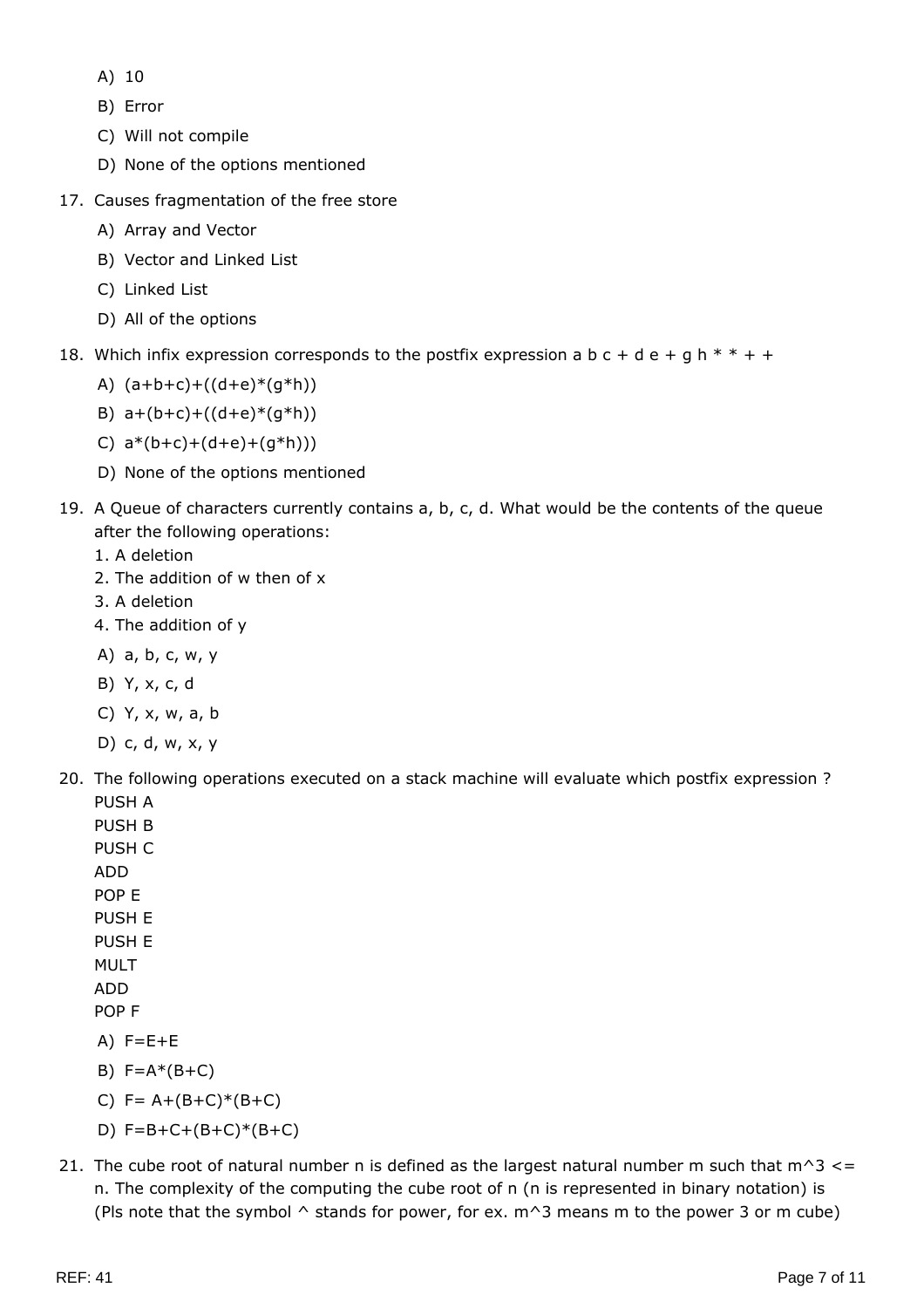- A) O((log n)^k) for some constant k > 0, but not O((log log n)^m) for any constant m > 0
- B) O((log log n)^k) for some constant  $k > 0.5$ , but not O((log log n)^0.5)
- C)  $O(n)$  but not  $O(n^0.5)$
- D)  $O(n^0.5)$  but not  $O((\log n)^{k})$  for any constant k > 0
- 22. The minimum-queens problem asks for the minimum number of queens that can attack all of the squares of an nxn board. (i.e., the minimum number of queens such that each row, column and diagonal contains at least one queen). What will be minimum-queens problem for  $n = 6$ .
	- A) 6
	- B) 1
	- C) 3
	- D) 4
- 23. Which of the following decision problems are in P ?
	- A) DNF-Satisfiability : Given a Boolean expression in disjunctive normal form (the disjunction of clauses, each of which is a conjunction of a literals), is it satisfiable ?
	- B) CNF-Tautology : Given a Boolean expression in CNF, is it a tautology (i.e., satisfied by every possible truth assignment) ?
	- C) The 2-colorability problem (Given a graph, is there a 2-coloring of the vertices?)
	- D) All of these
- 24. If there is an NP-complete language L whose complement is in NP, then the complement of any language in NP is in
	- A) P
	- B) NP
	- C) Both P and NP
	- D) None of the options
- 25. Which of the following propositional forms is tautology ?
	- $_A$ )  $P \wedge |q$  $B) P \Rightarrow (P \vee q)$
	- $C) P \Rightarrow (P \land q)$
	- $(D)$  (p v q)  $\Rightarrow$  (p  $\land$  q)

26.  $(P \vee Q) \wedge (P \rightarrow R) \wedge (Q \rightarrow S)$  is equivalent to

- $A)$  S  $A$  R
- $B)$  S  $\rightarrow$  R
- $C)$  S v R
- D) None of these
- 27. Indicate which of the following well-formed formula(s) are valid<br> $(fP \Rightarrow \Omega) \vee (Q \Rightarrow R) \Rightarrow (R \Rightarrow R)$

A) 
$$
(P \rightarrow Q) \times (Q \rightarrow R) \rightarrow (P \rightarrow R)
$$
\nB)  $(P \Rightarrow Q) \Rightarrow (|P \Rightarrow |Q)$ \nC)  $(P \land (|P \lor |Q)) \Rightarrow Q$ \nD)  $((P \Rightarrow R) \lor (Q \Rightarrow R)) \Rightarrow (P \lor Q) \Rightarrow R)$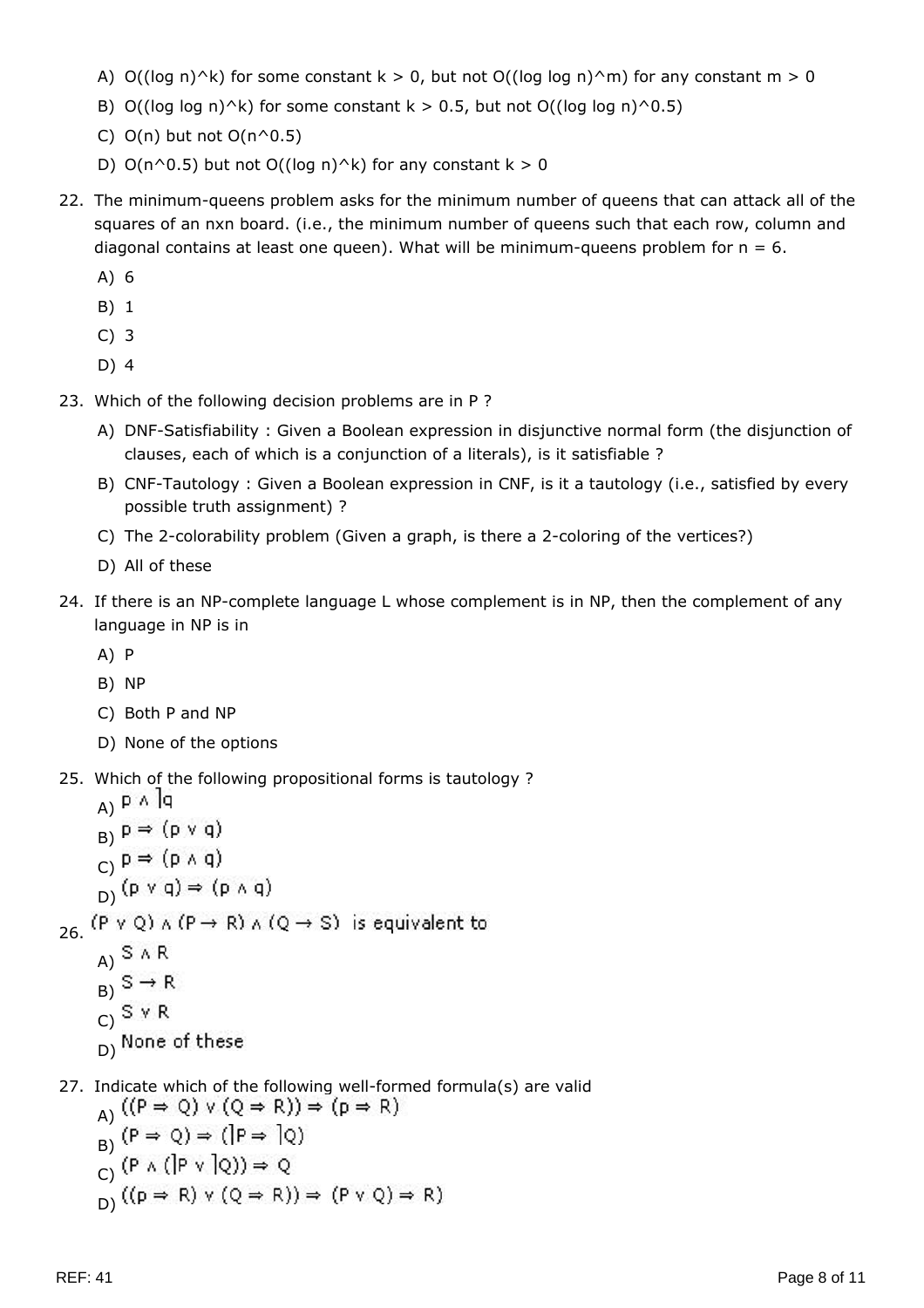- 28. Given two union compatible relations R1 (A,B) and R2 (C,D), what is the result of the operation  $R1 A = C AB = D R2?$ 
	- A) R1 union R2
	- B) R1 x R2
	- C) R1 R2
	- D) R1 intersection R2
- 29. Satellite Switched Time-Division Multiple access (SS/TDMA) is
	- A) The method of determining which device has access to the transmission medium at any time.
	- B) A medium access control technique for multiple access transmission media
	- C) A form of TDMA in which circuit switching is used to dynamically change the channel assignments
	- D) All of the above





The figure above shows a typical Home Network Setup. Identify the network component marked by "A".

- A) Cable/DSL Modem
- B) CAT 5 Ethernet cable
- C) Wireless Signal
- D) Wireless Router
- 31. Which of the following characterisitics of a programming language is best specified using a context-free grammar?
	- A) Identifier Length
	- B) Maximum level of nesting
	- C) Operator precedence
	- D) Type Compatibility
- 32. A 16-bit integer is being used to represent a set of 16 elements. Bit -I will be set to 0 if element I is in the set. For example, the set  ${0,1,5}$  will be represented by 0000000000100011. What will be the following C code achieve?

int  $a,b,c,d$ ; /\* Correspond to sets  $A,B,C,D$  \*/

- $D = a \mid b \& c;$
- A) Generates  $D = A$  Union B-C
- B) Generates  $D = A$  Union (B Intersection C)
- C) Generates  $D = (A$  Union B) Intersection C
- D) None of the options mentioned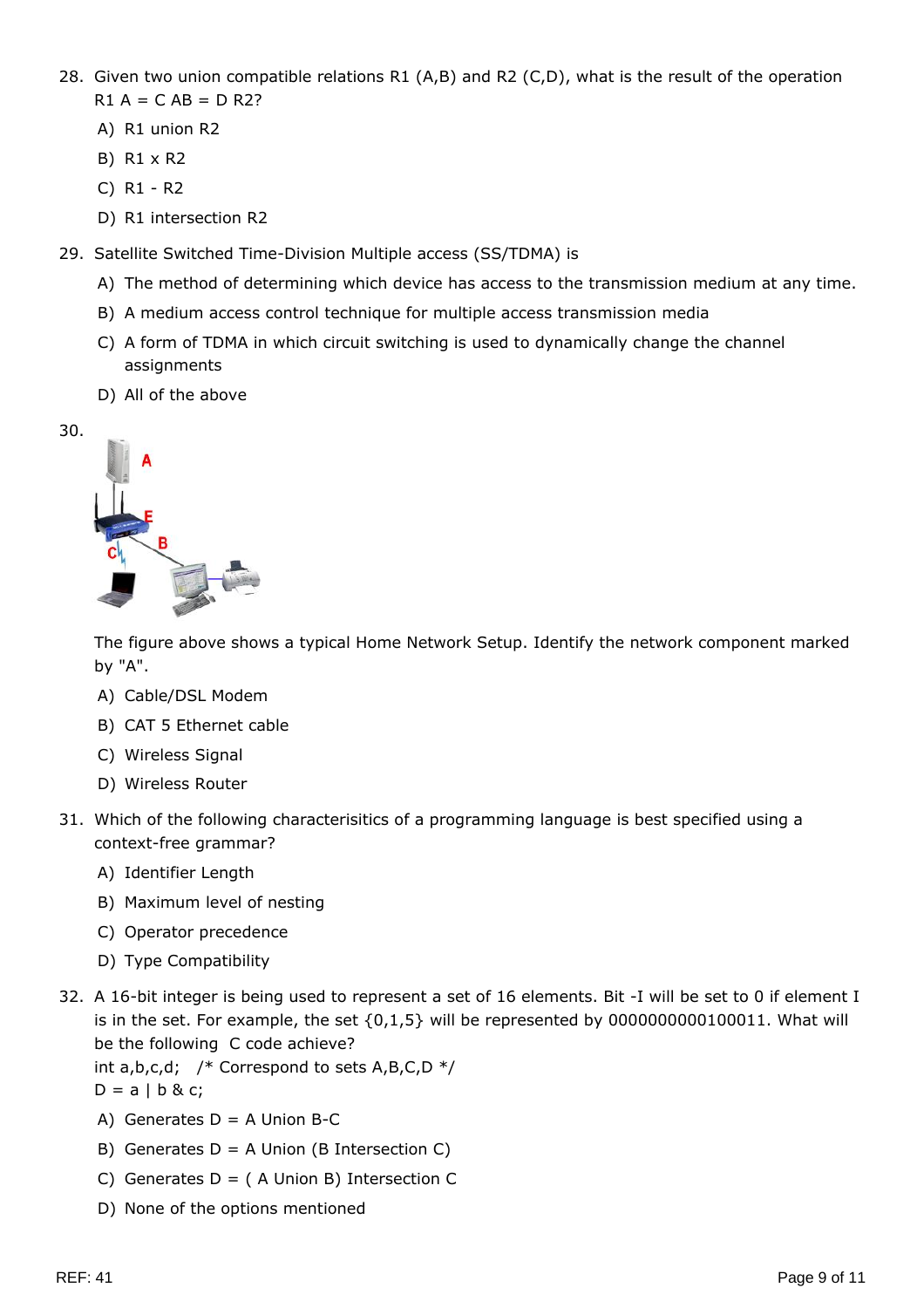- 33. A date is often entered in a format such as 81/12/30 because
	- A) The military prefers this format
	- B) The reader can find the year faster
	- C) To allow the user to sort by year
	- D) None of these
- 34. Which command is the fastest among the following?
	- A) COPY TO <New File>
	- B) COPY FILE < File1> <File 2>
	- C) COPY STRUCTURE TO <new file>
	- D) COPY TO M FILE DAT DELIMITED
- 35. Which of the following is NOT a component of the ALU?
	- A) General register
	- B) Functional unit
	- C) Instruction register
	- D) They are all components of an ALU.
- 36. Somu and Dinesh are using a program P to generate personalized greeting cards on their cucumber AT microcomputer. Business is so good that they must generate one card every three seconds. However the memory requirements of run of program p range between 0 and 1,000,000 bytes, distributed uniformly. Furthermore, if a run require r bytes, and the cucumber's memory is m bytes, then the run takes
	- I) 1 second of  $r \leq m$  and takes
	- II)  $r/m$  seconds if  $r > m$  because of byte swapping.

The minimum amount of memory that somu and dinesh must buy so that they can produce an average of one card every three seconds is approximately

- A) 732,000 bytes
- B) 172,000 bytes
- C) 333,000 bytes
- D) 484,000 bytes
- 37. An unprogrammed PROM contains
	- A) Predefined AND array and programmable OR array
	- B) Predefined OR array and programmable AND array
	- C) programmable AND array and programmable OR array
	- D) Predefined AND array and predefined OR array
- 38. The main advantage of the associative-mapping technique compared to direct mapping technique in case of a cache is
	- A) shorter page table
	- B) less hardware overhead
	- C) less search time in translation of virtual to physical address
	- D) None of the options
- 39. A computer with interrupts usually includes instructions to enable/disable interrupts: